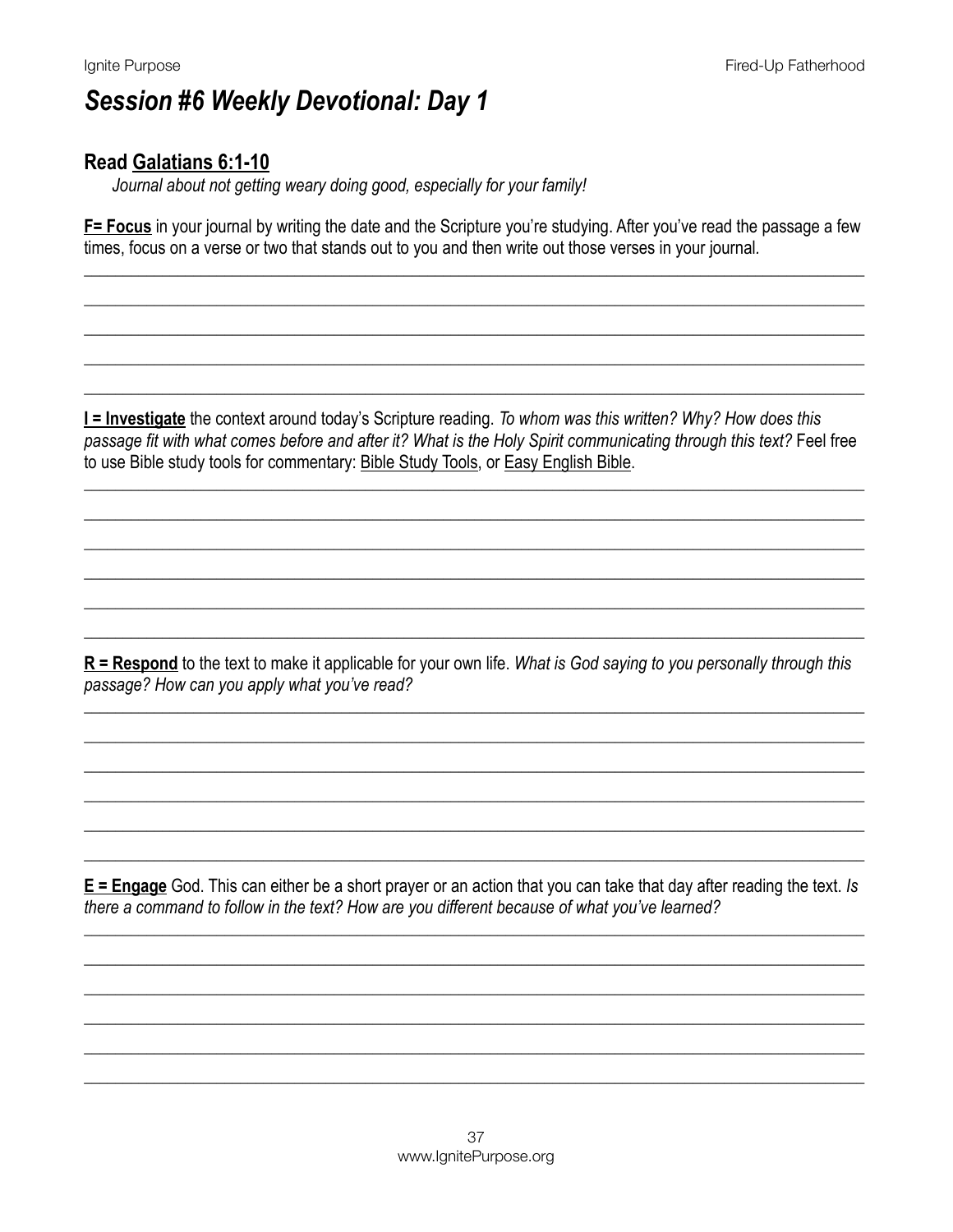#### Read James 5:7-20

Learn to be patient in suffering.

F= Focus in your journal by writing the date and the Scripture you're studying. After you've read the passage a few times, focus on a verse or two that stands out to you and then write out those verses in your journal.

**I = Investigate** the context around today's Scripture reading. To whom was this written? Why? How does this passage fit with what comes before and after it? What is the Holy Spirit communicating through this text? Feel free to use Bible study tools for commentary: Bible Study Tools, or Easy English Bible.

 $R$  = Respond to the text to make it applicable for your own life. What is God saying to you personally through this passage? How can you apply what you've read?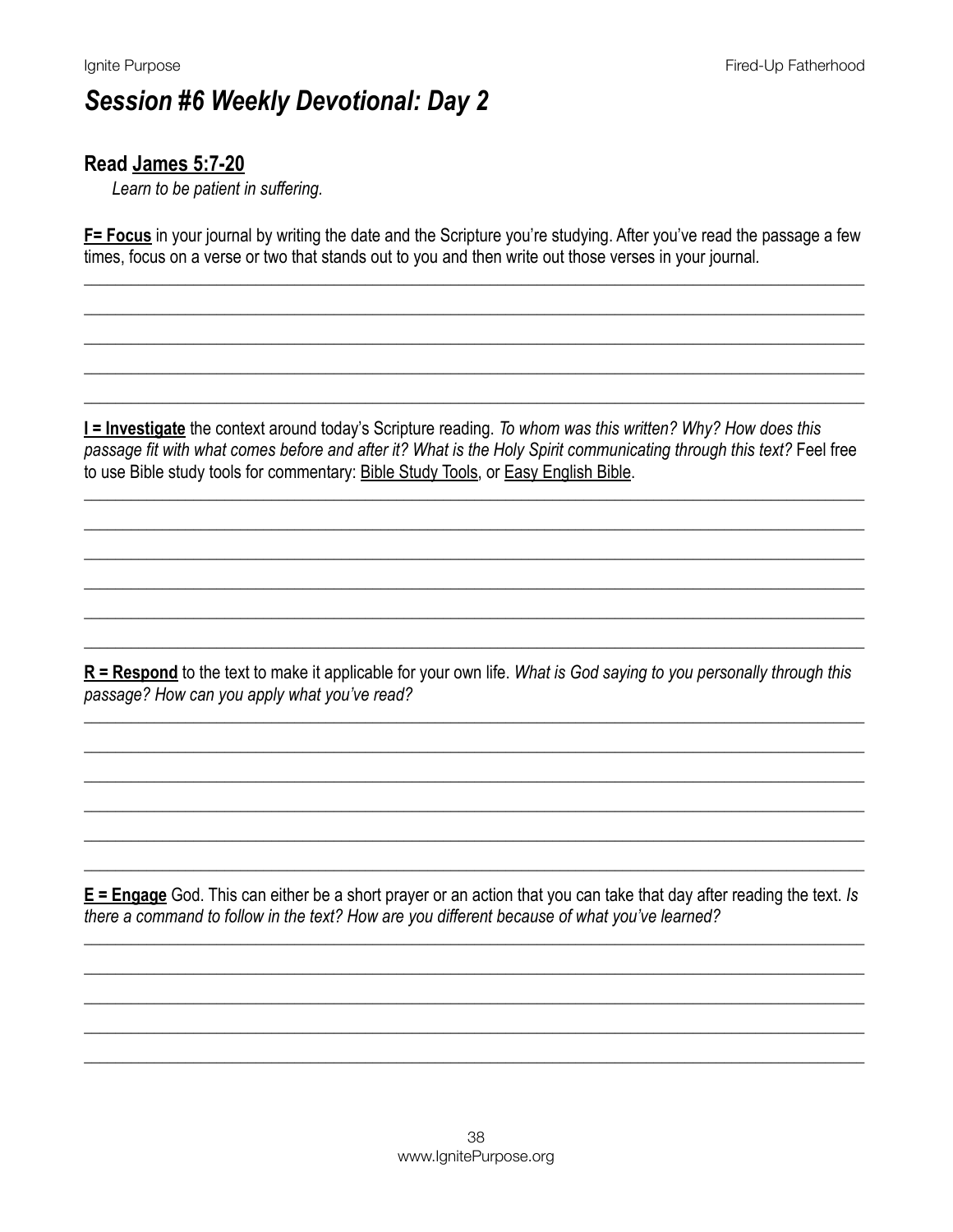### Read 1 Corinthians 13:4-13

Love is patient and kind and is the most attractive trait of a "Fired Up Father!".

**F= Focus** in your journal by writing the date and the Scripture you're studying. After you've read the passage a few times, focus on a verse or two that stands out to you and then write out those verses in your journal.

**I = Investigate** the context around today's Scripture reading. To whom was this written? Why? How does this passage fit with what comes before and after it? What is the Holy Spirit communicating through this text? Feel free to use Bible study tools for commentary: Bible Study Tools, or Easy English Bible.

 $R$  = Respond to the text to make it applicable for your own life. What is God saying to you personally through this passage? How can you apply what you've read?